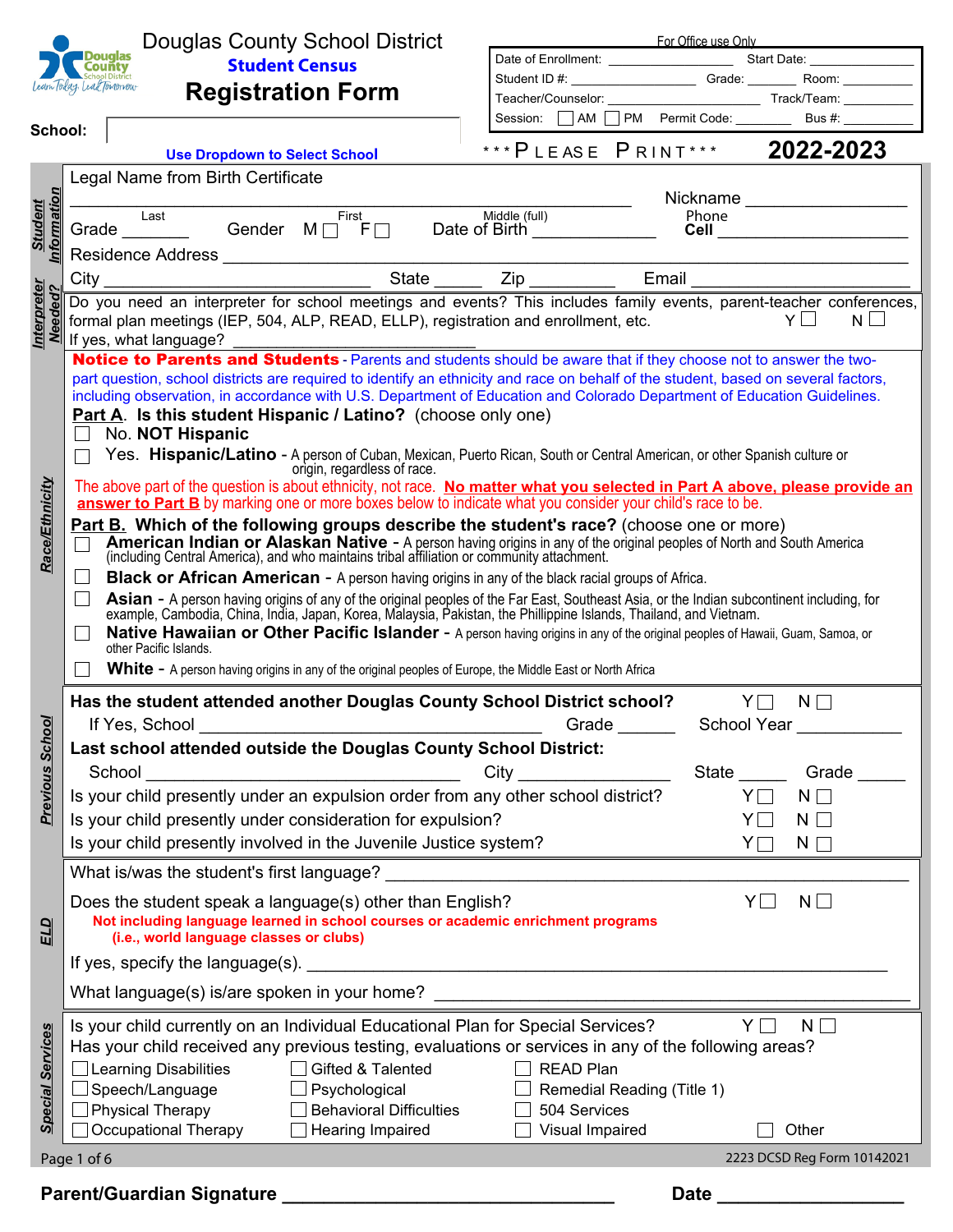

*Household Info*

Household Info

*Parent / Guardian Info*

Parent / Guardian Info

# Douglas County School District **Household Information Registration Form**

 $***$  PLEASE PRINT\*\*\*

Residence Address \_\_\_\_\_\_\_\_\_\_\_\_\_\_\_\_\_\_\_\_\_\_\_\_\_\_\_\_\_\_\_\_\_\_\_\_\_\_\_\_\_\_\_\_\_\_\_\_\_\_\_\_\_\_\_\_\_\_\_\_\_\_\_\_\_\_\_\_\_\_\_

| For Office use Only                                   |                |                                           |  |  |
|-------------------------------------------------------|----------------|-------------------------------------------|--|--|
| <b>Student Name:</b><br>School:<br>Teacher/Counselor: | Last<br>Grade: | First<br>Middle<br>Student ID #:<br>Room: |  |  |
|                                                       |                | 2022-2023                                 |  |  |
|                                                       |                |                                           |  |  |
|                                                       | State          | Zip                                       |  |  |

| City                                                                                                                | <u> 1989 - Johann Stoff, amerikansk politiker (d. 1989)</u> |                  | State <u>_________</u> |                                        |          |
|---------------------------------------------------------------------------------------------------------------------|-------------------------------------------------------------|------------------|------------------------|----------------------------------------|----------|
|                                                                                                                     |                                                             |                  |                        | Unlisted? $Y \Box$                     | $N \Box$ |
|                                                                                                                     |                                                             |                  |                        |                                        |          |
| Residence Address ________________________________                                                                  |                                                             |                  |                        | State ____ Zip ______                  |          |
|                                                                                                                     |                                                             |                  |                        |                                        |          |
|                                                                                                                     |                                                             |                  |                        |                                        |          |
|                                                                                                                     |                                                             |                  |                        | Receive Mailings Y□ N□                 |          |
| Does Student reside with? Parent Y $\Box$ N $\Box$ Legal Guardian Y $\Box$ N $\Box$ **Step-Parent Y $\Box$ N $\Box$ |                                                             | (Court Document) |                        |                                        |          |
|                                                                                                                     |                                                             |                  |                        |                                        |          |
| Residence Address _______________________________                                                                   |                                                             |                  |                        | State ____ Zip ______                  |          |
|                                                                                                                     |                                                             |                  |                        |                                        |          |
|                                                                                                                     |                                                             |                  |                        |                                        |          |
|                                                                                                                     |                                                             |                  |                        | Receive Mailings Y N                   |          |
| Does Student reside with? Parent Y   N   Legal Guardian Y   N   ** Step-Parent Y   N                                |                                                             | (Court Document) |                        |                                        |          |
|                                                                                                                     |                                                             |                  |                        |                                        |          |
| Residence Address ________________________________City _________________________State ______Zip _______             |                                                             |                  |                        |                                        |          |
|                                                                                                                     |                                                             |                  |                        |                                        |          |
| (if different from above)                                                                                           |                                                             |                  |                        |                                        |          |
|                                                                                                                     |                                                             |                  |                        | Receive Mailings $Y \square N \square$ |          |
| Does Student reside with? Parent Y $\Box$ N $\Box$ Legal Guardian Y $\Box$ N $\Box$ **Step-Parent Y $\Box$ N $\Box$ |                                                             | (Court Document) |                        |                                        |          |

Note: When a student does not reside with both parents, additional information must be on file so that the school can determine who is responsible for the student. If there are applicable legal documents, such as custody papers, a copy should be provided to the school.

Note: \*\*Step-parents are not considered legal guardians unless they have legal guardianship paperwork which must be provided to the school. A parent/guardian can identify the step-parent as someone that will be attending meetings, calling student in sick, portal access, etc.

|            | Other Children Under Age 18 in the Home - Names MUST be from Birth Certificate |           |               |        |                            |                  |        |
|------------|--------------------------------------------------------------------------------|-----------|---------------|--------|----------------------------|------------------|--------|
| First Name | Middle Name (full)                                                             | Last Name | Date of Birth | Gender | <b>Relation to Student</b> | School Attending | County |
|            |                                                                                |           |               |        |                            |                  |        |
|            |                                                                                |           |               |        |                            |                  |        |
|            |                                                                                |           |               |        |                            |                  |        |
|            |                                                                                |           |               |        |                            |                  |        |

Page 2 of 6 2223 DCSD Reg Form 10142021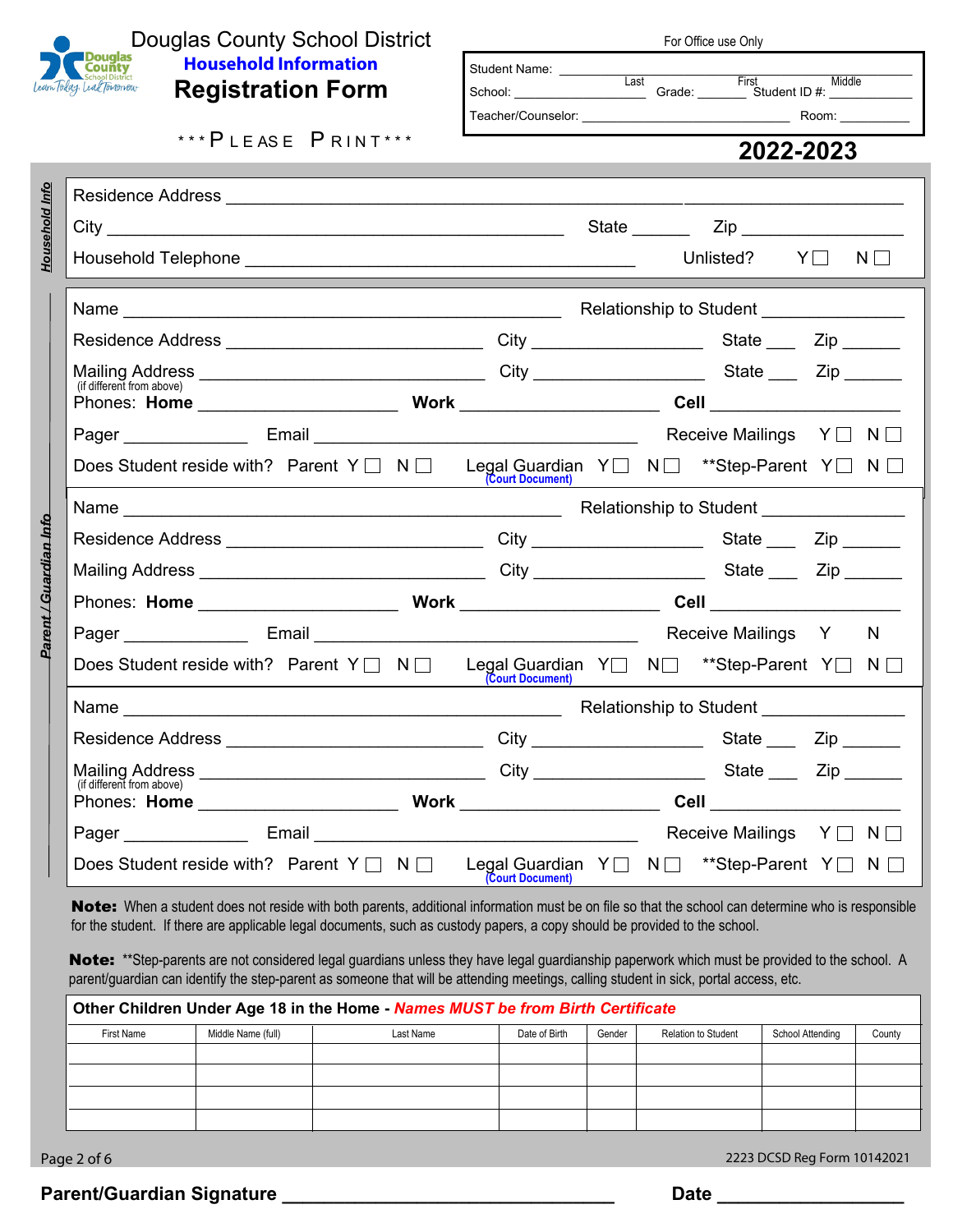

Douglas County School District **Emergency Information Registration Form**

| Last<br>Grade: | <b>First</b><br>Student ID #: | Middle                                |
|----------------|-------------------------------|---------------------------------------|
|                |                               |                                       |
|                |                               | <b>I VI VIIIVE USE VIIIV</b><br>Room: |

For Office use Only

# \*\*\* P L E A S E P R I N T \*\*\*

#### **2022-2023**

# **Emergency Contacts are not the Parent/Guardian and should be a Colorado Resident**

|  | Please provide at least one (1) local emergency contact.                                                                                                                                                                                                                                                                                                                                                                                                                                                             |                              |  |
|--|----------------------------------------------------------------------------------------------------------------------------------------------------------------------------------------------------------------------------------------------------------------------------------------------------------------------------------------------------------------------------------------------------------------------------------------------------------------------------------------------------------------------|------------------------------|--|
|  |                                                                                                                                                                                                                                                                                                                                                                                                                                                                                                                      |                              |  |
|  |                                                                                                                                                                                                                                                                                                                                                                                                                                                                                                                      | Gender $M \square F \square$ |  |
|  | ,我们也不能在这里的时候,我们也不能在这里的时候,我们也不能不能不能不能不能不能不能不能不能不能不能不能不能不能不能。""我们的是,我们也不能不能不能不能不能不能<br><u> 1989 - Jan Samuel Barbara, margaret a shekara 1989 - Shekara ta 1989 - Shekara ta 1989 - Shekara ta 1980 - Sh</u>                                                                                                                                                                                                                                                                                                           |                              |  |
|  |                                                                                                                                                                                                                                                                                                                                                                                                                                                                                                                      |                              |  |
|  |                                                                                                                                                                                                                                                                                                                                                                                                                                                                                                                      |                              |  |
|  | <u> 1989 - Johann Stoff, amerikansk politiker (d. 1989)</u>                                                                                                                                                                                                                                                                                                                                                                                                                                                          |                              |  |
|  |                                                                                                                                                                                                                                                                                                                                                                                                                                                                                                                      |                              |  |
|  |                                                                                                                                                                                                                                                                                                                                                                                                                                                                                                                      |                              |  |
|  | <u> 1989 - Andrea Santana, amerikana amerikana amerikana amerikana amerikana amerikana amerikana amerikana amerik</u>                                                                                                                                                                                                                                                                                                                                                                                                |                              |  |
|  |                                                                                                                                                                                                                                                                                                                                                                                                                                                                                                                      |                              |  |
|  | <u> 1989 - Johann Stoff, deutscher Stoffen und der Stoffen und der Stoffen und der Stoffen und der Stoffen und der</u><br>The information contained on this Student Registration form is true and correct. In accordance with Colorado Revised Statutes<br>Sections 22-33-104 and 22-33-107, I acknowledge my obligation to ensure that every child between the ages of 6-17 under my care<br>and supervision shall attend school. The only exceptions shall be illness and other absences excused by the Principal. |                              |  |
|  |                                                                                                                                                                                                                                                                                                                                                                                                                                                                                                                      |                              |  |
|  | Notice to Parents and Students - All students new to the district shall be enrolled conditionally until records, including discipline<br>records, from the schools previously attended by the student are received by the district. In the event the student's records indicate a<br>reason to deny admission, the student's conditional enrollment status shall be revoked. State law requires immunization records be                                                                                              |                              |  |

records, from the schools previously attended by the student are received by the district. In the event the student's records indicate a reason to deny admission, the student's conditional enrollment status shall be revoked. State law requires immunization records be submitted at the time of registration.

Page 3 of 6 2223 DCSD Reg Form 10142021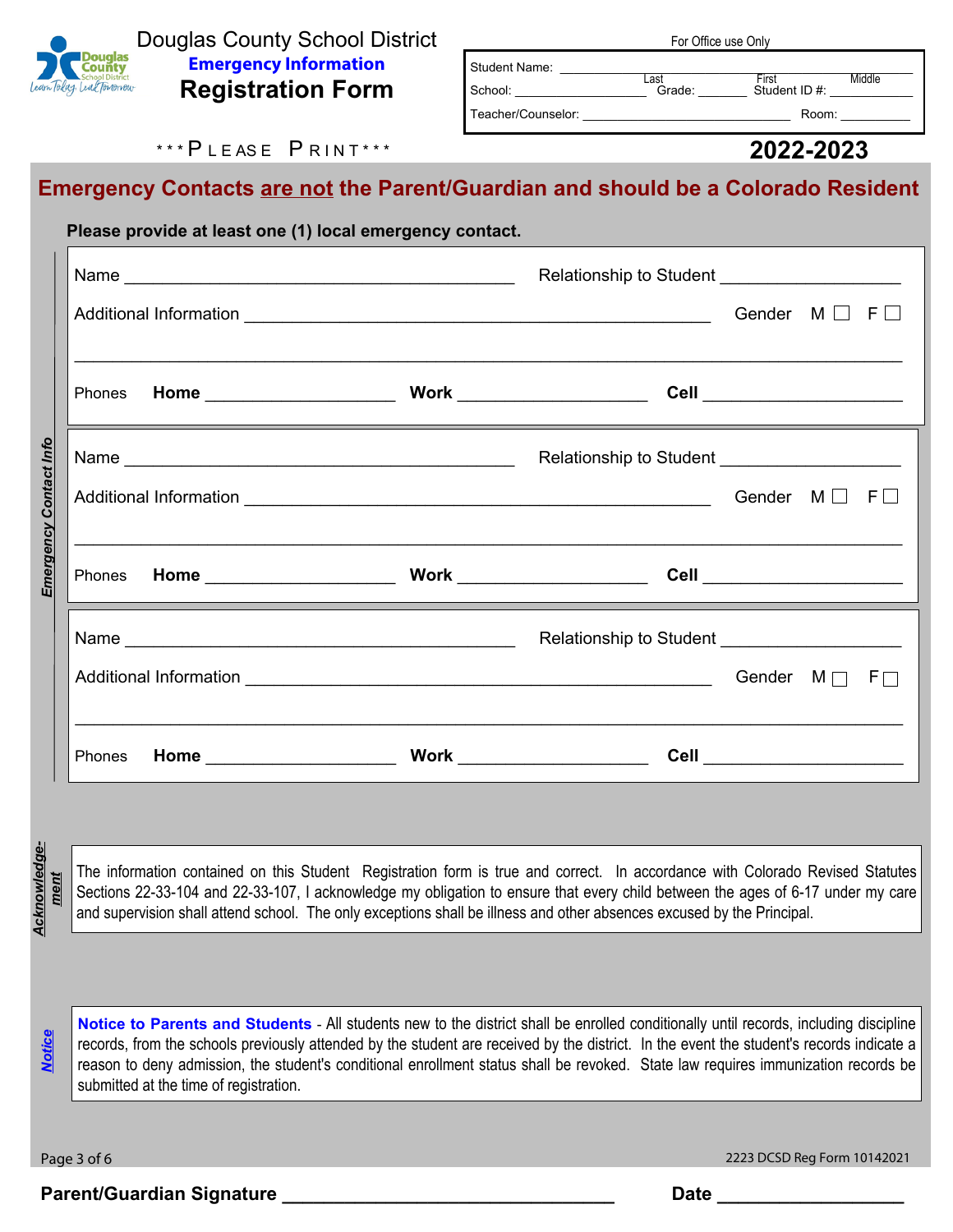

Health Info

### Douglas County School District **Health Information Registration Form**

| For Office use Only |
|---------------------|
|---------------------|

Last First Middle<br>
School: Grade: Student ID #:

Student Name: \_\_\_\_\_\_\_\_\_\_\_\_\_\_\_\_\_\_\_\_\_\_\_\_\_\_\_\_\_\_\_\_\_\_\_\_\_\_\_\_\_\_\_\_\_\_\_\_\_\_\_

Teacher/Counselor: example and the set of the Room:

\*\*\* P L E A S E P R I N T \*\*\*

|                  |                                                                              |                                                                                                                     | Grade: ______________________ |
|------------------|------------------------------------------------------------------------------|---------------------------------------------------------------------------------------------------------------------|-------------------------------|
|                  | <b>Early Childhood Health History</b>                                        |                                                                                                                     |                               |
|                  | Were there any significant problems during the pregnancy, labor or delivery? |                                                                                                                     | Yes $\Box$ No $\Box$          |
|                  | If Yes, is this concern a current issue:                                     |                                                                                                                     | Yes $\Box$ No $\Box$          |
|                  |                                                                              |                                                                                                                     |                               |
|                  |                                                                              |                                                                                                                     |                               |
|                  |                                                                              | PLEASE CHECK ALL HEALTH CONDITIONS THAT APPLY TO YOUR STUDENT. IF A HEALTH CONDITION PERTAINING TO YOUR STUDENT HAS |                               |
|                  | A COMMENT FIELD, PLEASE PROVIDE ADDITIONAL INFORMATION IN THE FIELD.         |                                                                                                                     |                               |
|                  | <b>Dietary Needs - Comment required</b>                                      |                                                                                                                     |                               |
|                  | <b>Student has Special Dietary Needs</b>                                     |                                                                                                                     |                               |
|                  | Allergies - Life Threatening - Comment required                              |                                                                                                                     |                               |
|                  | □ Life threatening allergy - Dairy                                           |                                                                                                                     |                               |
|                  | Life threatening allergy - Food                                              |                                                                                                                     |                               |
| 0                | Life threatening allergy - Insect Sting                                      |                                                                                                                     |                               |
| 0                | Life threatening allergy - Latex                                             |                                                                                                                     |                               |
| 0                | Life threatening allergy - Peanut                                            |                                                                                                                     |                               |
| $\Box$           | Life threatening allergy - Tree Nuts                                         |                                                                                                                     |                               |
| $\Box$           | Life threatening allergy - Other                                             |                                                                                                                     |                               |
|                  | Life threatening allergy - Unknown                                           |                                                                                                                     |                               |
|                  | Allergies - Comment required where indicated                                 |                                                                                                                     |                               |
|                  | $\Box$ Animal                                                                |                                                                                                                     |                               |
|                  | Environmental / Seasonal                                                     |                                                                                                                     |                               |
|                  | Food                                                                         |                                                                                                                     |                               |
| □                | <b>Insect Sting</b>                                                          |                                                                                                                     |                               |
| 0                | Latex<br>Medication                                                          |                                                                                                                     |                               |
| $\Box$           |                                                                              |                                                                                                                     |                               |
| $\Box$           | Non-Specific                                                                 |                                                                                                                     |                               |
| П.               | <b>Other Conditions - Comment required where indicated</b><br>ADD/ADHD       |                                                                                                                     |                               |
|                  |                                                                              |                                                                                                                     |                               |
| $\Box$           | Alopecia<br>Arthritis Juvenile                                               |                                                                                                                     |                               |
| □                |                                                                              |                                                                                                                     |                               |
| 0                | Asthma                                                                       |                                                                                                                     |                               |
| $\Box$           | <b>Autism Spectrum</b>                                                       |                                                                                                                     |                               |
|                  | □ Auto-Immune Condition<br><b>Blood Disorder</b>                             |                                                                                                                     |                               |
| 0                |                                                                              |                                                                                                                     |                               |
| 0                | Cancer                                                                       |                                                                                                                     |                               |
|                  | Celiac Disease                                                               |                                                                                                                     |                               |
| $\Box$<br>$\Box$ | <b>Cerebral Palsy</b><br><b>Chromosomal Anomalies</b>                        |                                                                                                                     |                               |
|                  | <b>Crohn's Disease</b>                                                       |                                                                                                                     |                               |
| □                |                                                                              |                                                                                                                     |                               |
| □                | <b>Cystic Fibrosis</b>                                                       |                                                                                                                     |                               |
|                  | <b>Diabetes</b>                                                              |                                                                                                                     |                               |
| $\Box$           | Down Syndrome                                                                |                                                                                                                     |                               |
| $\Box$           | <b>Emotional Condition</b>                                                   |                                                                                                                     |                               |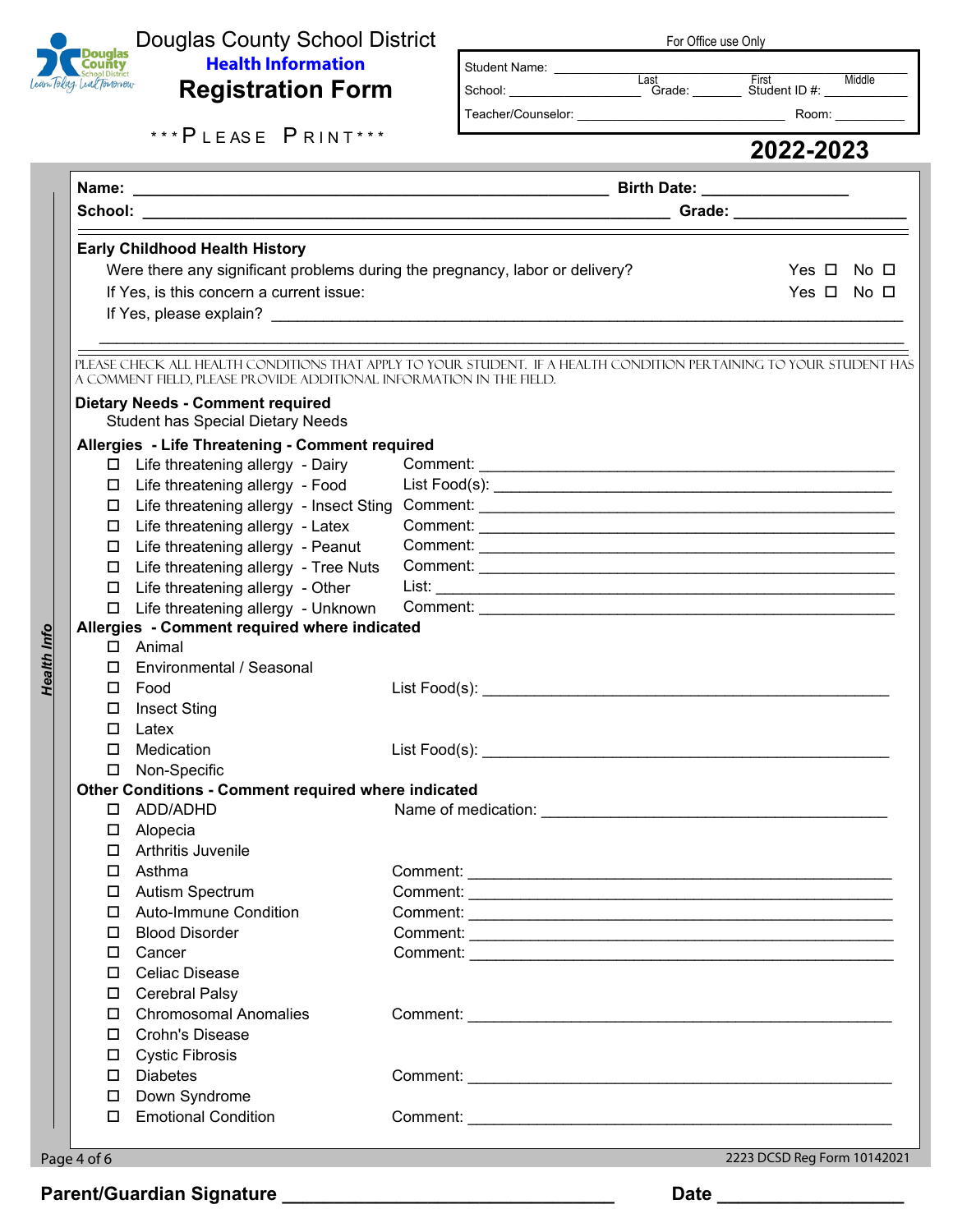

### Douglas County School District **Health Information (Continued) Registration Form**

| Student Name:      |                |                        |        |
|--------------------|----------------|------------------------|--------|
| School:            | Last<br>Grade: | First<br>Student ID #: | Middle |
| Teacher/Counselor: |                | Room:                  |        |

**For Office use Only** 

\*\*\*PLEASE PRINT\*\*\* LACCORE 2022-2023

|        | Encopresis                              |  |
|--------|-----------------------------------------|--|
| П.     | Enuresis                                |  |
| $\Box$ | Fetal Alcohol Syndrome                  |  |
| $\Box$ | <b>Frequent Headaches</b>               |  |
| □      | <b>Gastrointestinal Disorder</b>        |  |
| 0      | Head Injury/Concussion                  |  |
| $\Box$ | Hearing Impaired                        |  |
| $\Box$ | <b>Heart Condition - No Restriction</b> |  |
| □      | <b>Heart Condition - Restrictions</b>   |  |
| □      | <b>Hepatitis B Carrier</b>              |  |
| $\Box$ | <b>Hepatitis C Carrier</b>              |  |
| $\Box$ | History of Injuries                     |  |
| $\Box$ | Hypoglycemia                            |  |
| □      | Immune Compromised                      |  |
| $\Box$ | <b>Kidney Problem</b>                   |  |
| $\Box$ | Lactose Intolerant                      |  |
| $\Box$ | Long QT Syndrome                        |  |
| $\Box$ | <b>Migraine Headaches</b>               |  |
| □      | Myalgia Myositis Fibromyalgia           |  |
| $\Box$ | Neurologic Disorder                     |  |
| $\Box$ | <b>Nosebleeds</b>                       |  |
| $\Box$ | Orthopedic - Physical Limitation        |  |
| $\Box$ | Orthopedic - No Restrictions            |  |
| □      | Other                                   |  |
| □      | Quadriplegia                            |  |
| $\Box$ | Scoliosis                               |  |
| П.     | Seizure Disorder                        |  |
| $\Box$ | Shunt/Hydrocephalus                     |  |
| □      | <b>Skin Condition</b>                   |  |
| □      | <b>Syncopal Episodes</b>                |  |
| □      | Syndrome                                |  |
| $\Box$ | <b>Thyroid Condition</b>                |  |
| □      | Tourette Syndrome                       |  |
| □      | Tracheostomy                            |  |
| □      | <b>Traumatic Brain Injury</b>           |  |
| $\Box$ | <b>Urinary Problem</b>                  |  |
| □      | <b>Wears Glasses/Contacts</b>           |  |
| $\Box$ | Von Willebrand's Disease                |  |
| □      | Wolff Parkinson White Syndrome          |  |
|        |                                         |  |
|        |                                         |  |
|        |                                         |  |

 $\blacksquare$ 

*Health Info*

**Health Info** 

Page 5 of 6 2223 DCSD Reg Form 10142021